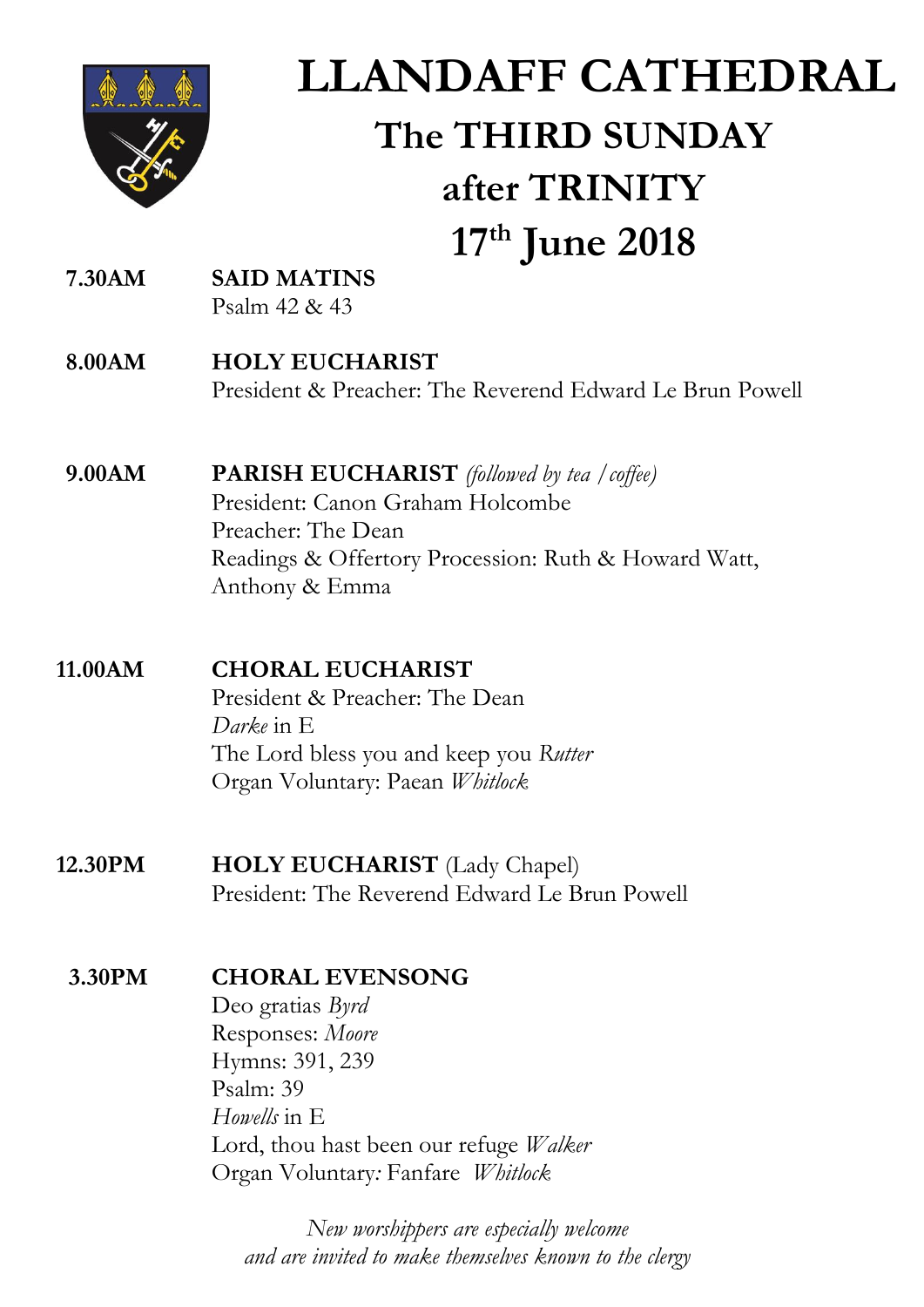### **Collect**

Almighty God, you have broken the tyranny of sin and have sent the Spirit of your Son into our hearts whereby we call you Father: Grant us grace to dedicate our freedom to your service, that we and all creation may be brought to the glorious liberty of the children of God; through Jesus Christ your Son our Lord, who is alive and reigns with you, in the unity of the Holy Spirit, one God, now and for ever. **Amen**.

### A reading from the Book of the Prophet Ezekiel **Execution** Ezekiel 17. 22-24

Thus says the Lord God: I myself will take a sprig from the lofty top of a cedar; I will set it out. I will break off a tender one from the topmost of its young twigs; I myself will plant it on a high and lofty mountain. On the mountain height of Israel I will plant it, in order that it may produce boughs and bear fruit, and become a noble cedar. Under it every kind of bird will live; in the shade of its branches will nest winged creatures of every kind. All the trees of the field shall know that I am the Lord. I bring low the high tree, I make high the low tree; I dry up the green tree and make the dry tree flourish. I the Lord have spoken; I will accomplish it.

*This is the word of the Lord.*

**Thanks be to God.**

### **Psalm 92(vv1-8)**

- 1It is a good thing to give thanks unto the Lord: and to sing praises unto thy name O Most Highest,
- 2 To tell of thy loving-kindness early in the morning: and of thy faithful ness in the night season,
- 3 Upon an instrument of ten strings and upon the lute: with the sound of melody upon the harp.
- 4 For thou Lord hast made me glad through thy works: and I will shout for joy because of thy handy work.
- 5O Lord how glorious are thy works: thy thoughts are very deep.
- 6 The dull of heart doth not consider this: and the fool doth not understand it,
- 7 That, though the ungodly are green as the grass: and all the workers of wickedness do flourish,
- 8 Yet shall they be destroyed for ever: but thou Lord art the Most Highest for evermore.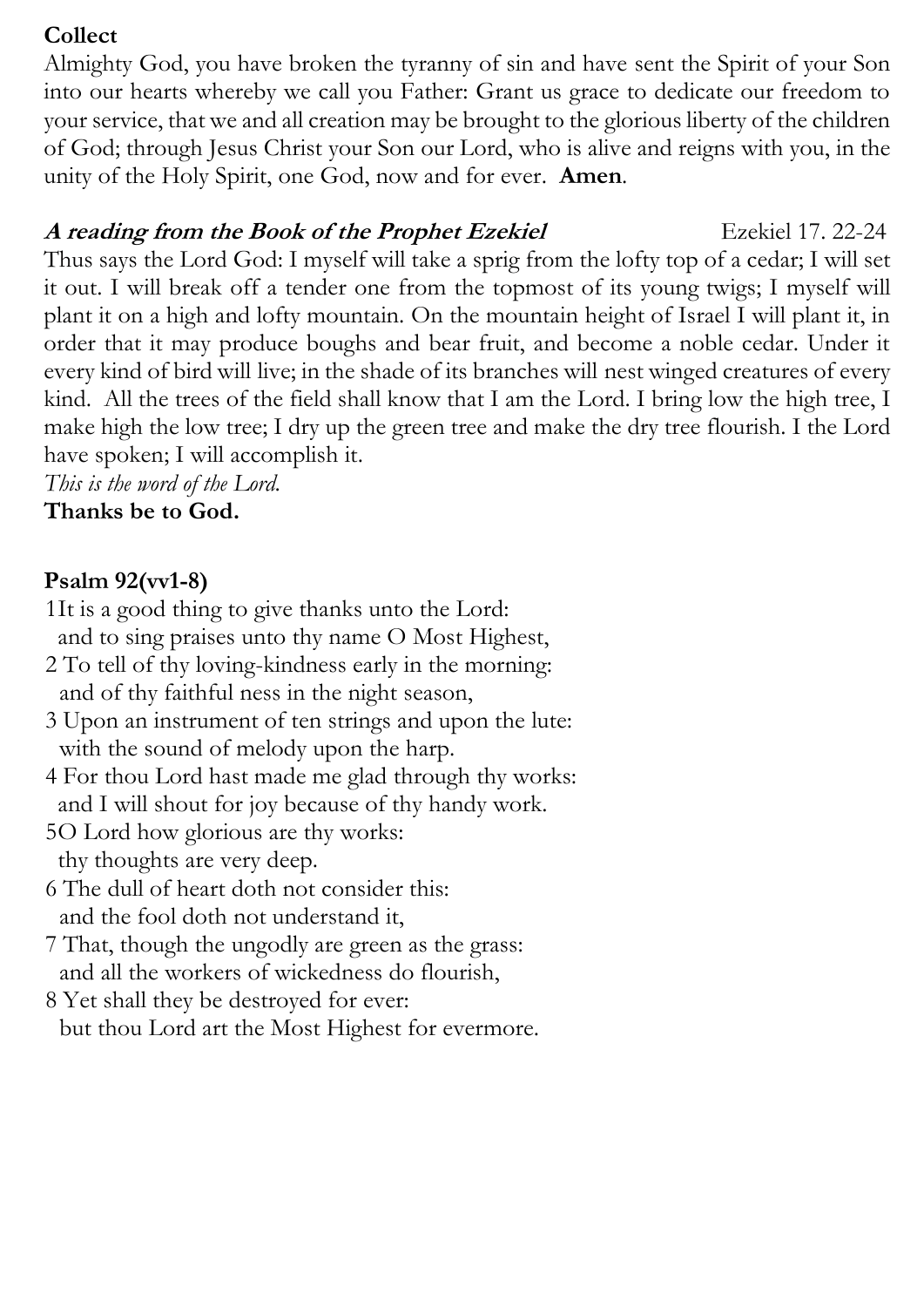A reading from St Paul's Second Letter to the Corinthians 2 Cor 5.6-10,[11-13,]14-17 So we are always confident; even though we know that while we are at home in the body we are away from the Lord - for we walk by faith, not by sight. Yes, we do have confidence, and we would rather be away from the body and at home with the Lord. So whether we are at home or away, we make it our aim to please him. For all of us must appear before the judgement seat of Christ, so that each may receive recompense for what has been done in the body, whether good or evil. Therefore, knowing the fear of the Lord, we try to persuade others; but we ourselves are well known to God, and I hope that we are also well known to your consciences. We are not commending ourselves to you again, but giving you an opportunity to boast about us, so that you may be able to answer those who boast in outward appearance and not in the heart. For if we are beside ourselves, it is for God; if we are in our right mind, it is for you. For the love of Christ urges us on, because we are convinced that one has died for all; therefore all have died. And he died for all, so that those who live might live no longer for themselves, but for him who died and was raised for them. From now on, therefore, we regard no one from a human point of view; even though we once knew Christ from a human point of view, we know him no longer in that way. So if anyone is in Christ, there is a new creation: everything old has passed away; see, everything has become new!

*This is the word of the Lord.* 

**Thanks be to God.**

### *Listen to the Gospel of Christ according to Saint Mark.* Mark 4. 26-34

### **Glory to you, O Lord.**

He also said, 'The kingdom of God is as if someone would scatter seed on the ground, and would sleep and rise night and day, and the seed would sprout and grow, he does not know how. The earth produces of itself, first the stalk, then the head, then the full grain in the head. But when the grain is ripe, at once he goes in with his sickle, because the harvest has come.'

He also said, 'With what can we compare the kingdom of God, or what parable will we use for it? It is like a mustard seed, which, when sown upon the ground, is the smallest of all the seeds on earth; yet when it is sown it grows up and becomes the greatest of all shrubs, and puts forth large branches, so that the birds of the air can make nests in its shade.'

With many such parables he spoke the word to them, as they were able to hear it; he did not speak to them except in parables, but he explained everything in private to his disciples.

*This is the Gospel of the Lord.* 

**Praise to you, O Christ.**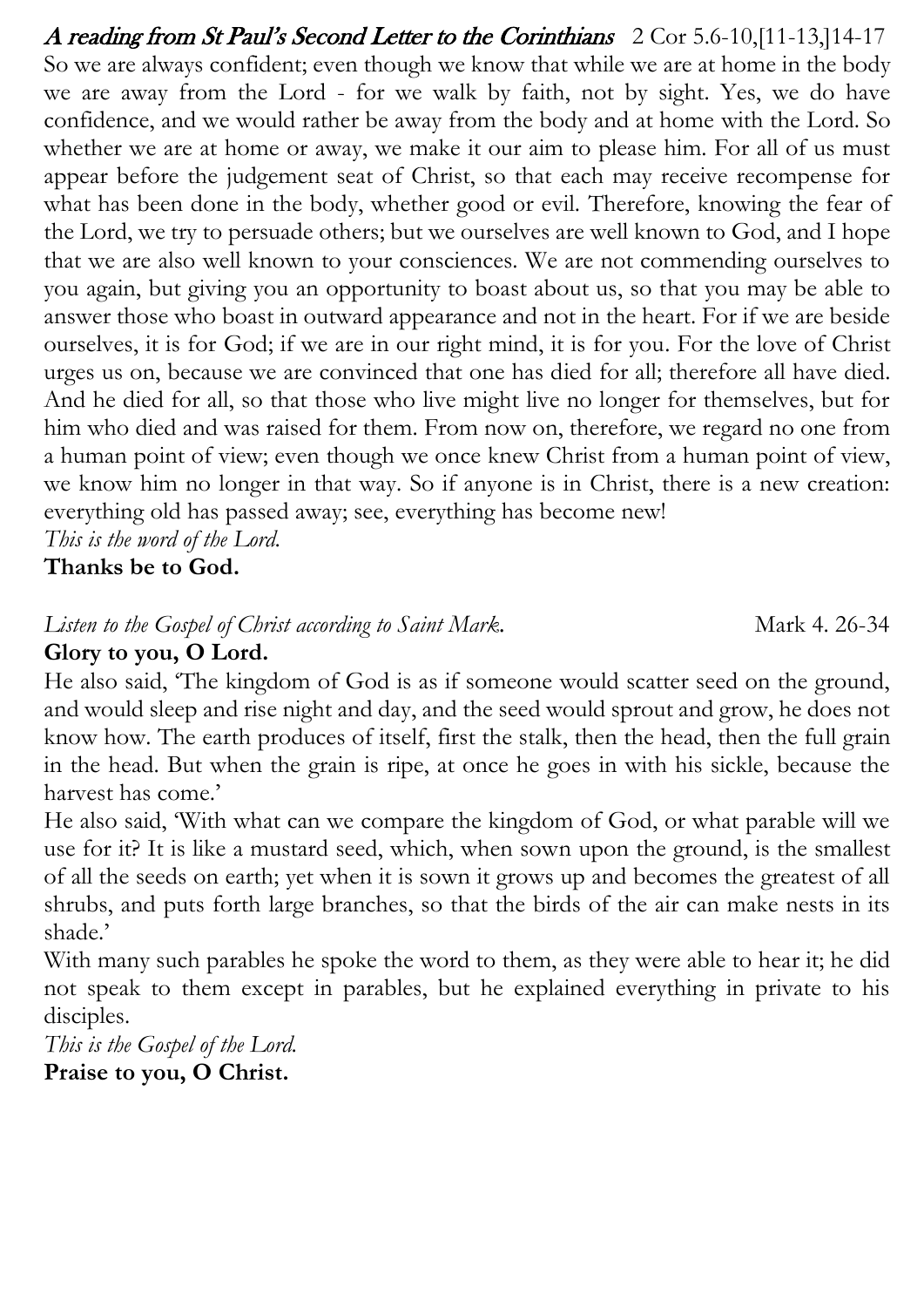# **HYMNS AT THE 11AM CHORAL EUCHARIST**

### **THE PROCESSIONAL HYMN**

Love divine, all loves excelling, Joy of heaven to earth come down, Fix in us thy humble dwelling, All thy faithful mercies crown. Jesu, thou art all compassion Pure, unbounded love thou art; Visit us with thy salvation, Enter every trembling heart.

Breathe, O breathe thy loving Spirit Into every troubled breast, Let us all in thee inherit, Let us find that second rest; Take away our power of sinning, Alpha and Omega be, End of faith, as its beginning, Set our hearts at liberty

Come, almighty to deliver, Let us all thy grace receive; Suddenly return, and never, Never more thy temples leave. Thee we would be always blessing, Serve thee as thy hosts above, Pray, and praise thee, without ceasing, Glory in thy perfect love.

Finish then thy new creation, Pure and spotless let us be; Let us see thy great salvation, Perfectly restored in thee: Changed from glory into glory, Till in heaven we take our place, Till we cast our crowns before thee, Lost in wonder, love, and praise!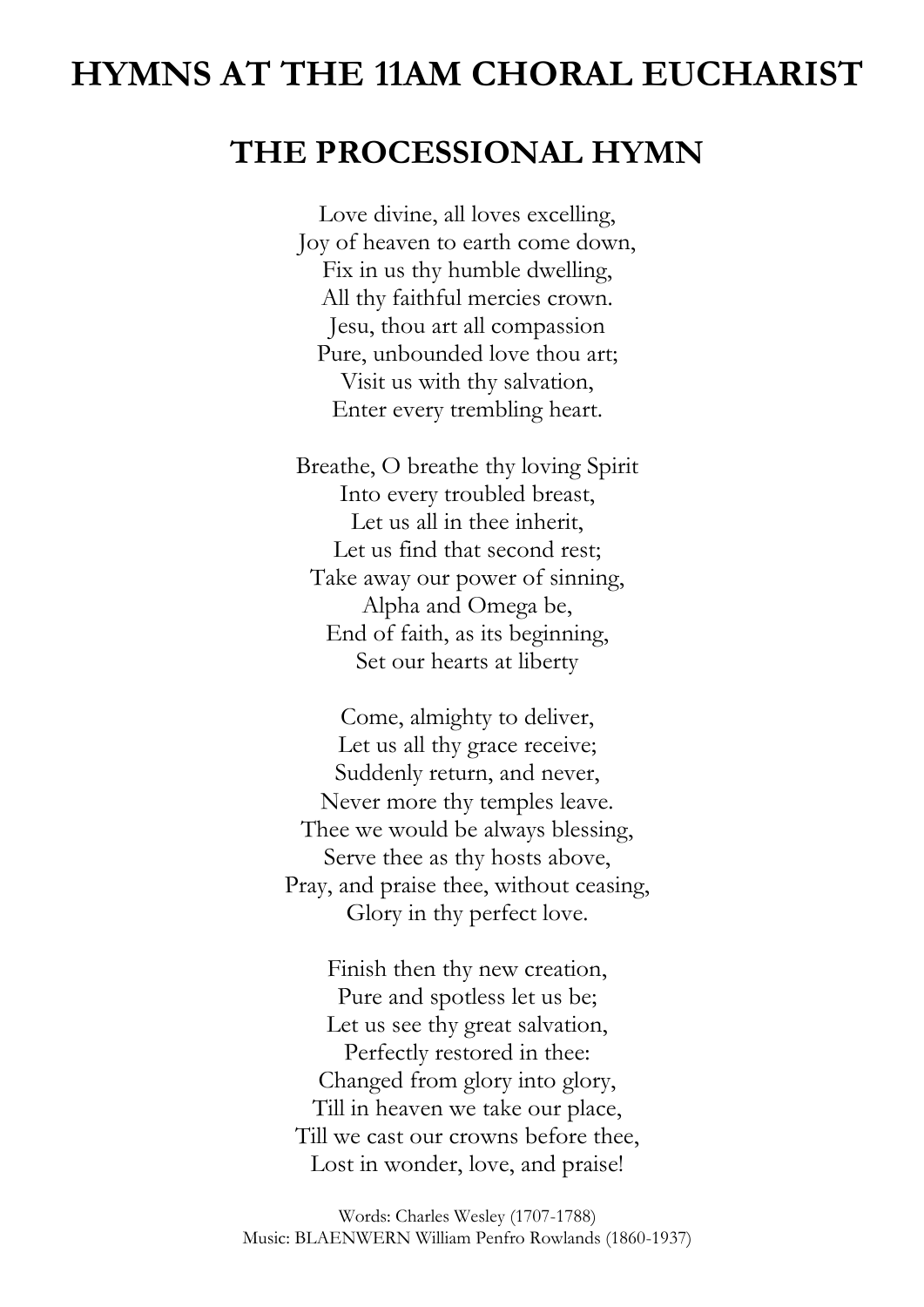## **OFFERTORY HYMN**

#### 1.

The Church's one foundation is Jesus Christ her Lord; she is his new creation by water and the word: from heaven he came and sought her to be his holy Bride; with his own blood he bought her and for her life he died.

#### 2.

Elect from every nation, yet one o'er all the earth, her charter of salvation one Lord, one faith, one birth; one holy name she blesses, partakes one holy food, and to one hope she presses with every grace endued.

#### 3.

Though with a scornful wonder men see her sore opprest, by schisms rent asunder, by heresies distrest, yet saints their watch are keeping, their cry goes up, 'How long?' and soon the night of weeping shall be the morn of song.

#### 4.

Mid toil and tribulation, and tumult of her war, she waits the consummation of peace for evermore; till with the vision glorious her longing eyes are blest, and the great Church victorious shall be the Church at rest.

5.

Yet she on earth hath union with God the three in One, and mystic sweet communion with those whose rest is won: O happy ones and holy! Lord give us grace that we, like them the meek and lowly, on high may dwell with thee.

Words: Samuel John Stone (1839-1900) Music: AURELIA Samuel Sebastian Wesley (1810-1876)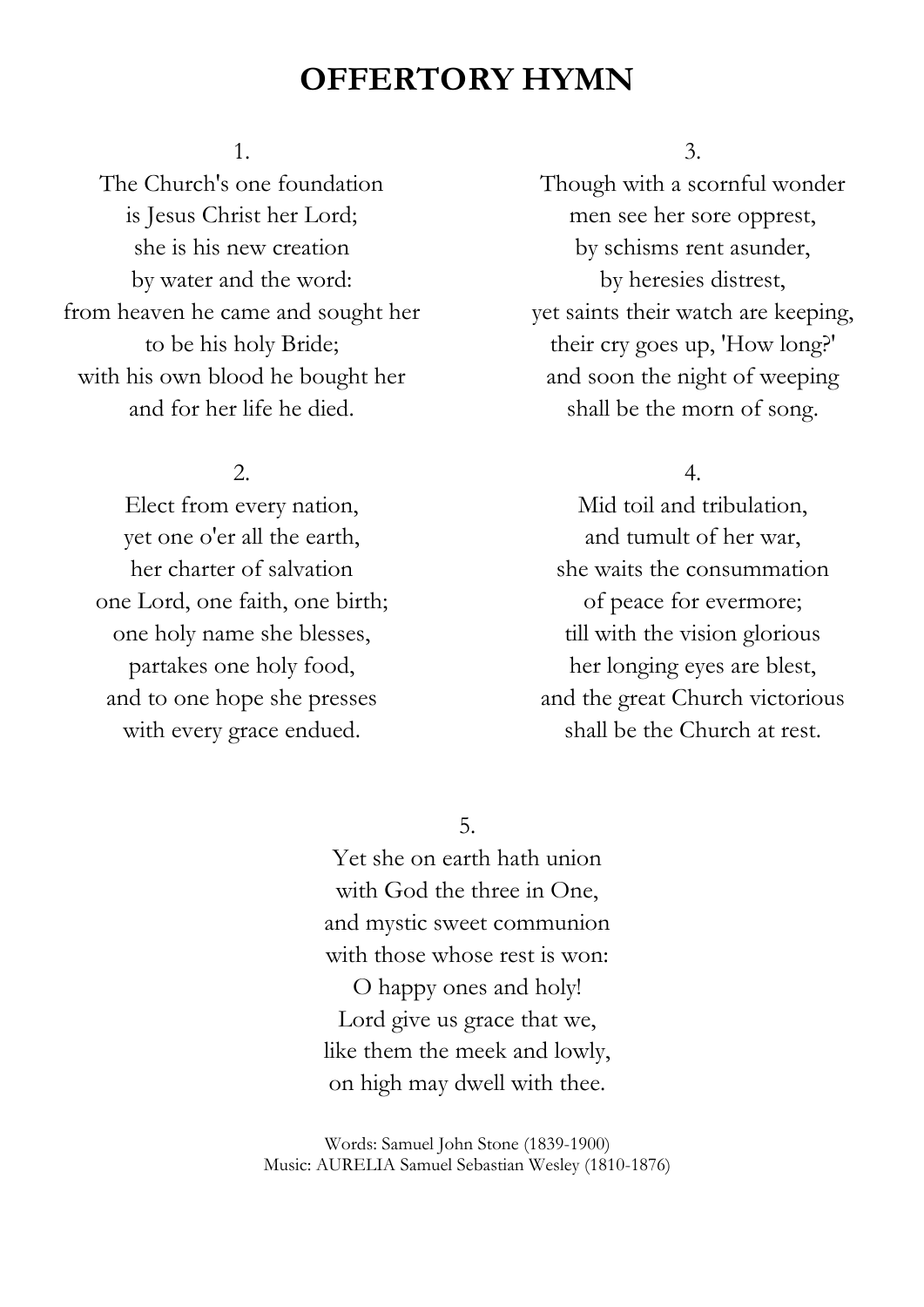## **POST COMMUNION HYMN**

Rejoice, the Lord is King. Your Lord and King adore; mortals, give thanks and sing, and triumph evermore: *Lift up your heart, lift up your voice; rejoice, again I say, rejoice.* 

Jesus the Saviour, reigns, the God of truth and love; when he had purged our stains, he took his seat above: *Chorus.* 

His kingdom cannot fail; he rules o'er earth and heaven; the keys of death and hell are to our Jesus given: *Chorus.* 

He sits at God's right hand till all his foes submit, and bow to his command, and fall beneath his feet: *Chorus.*

Words: Charles Wesley (1707-1788) and John Taylor (1750-1826) Music: GOPSAL George Frideric Handel (1685-1759)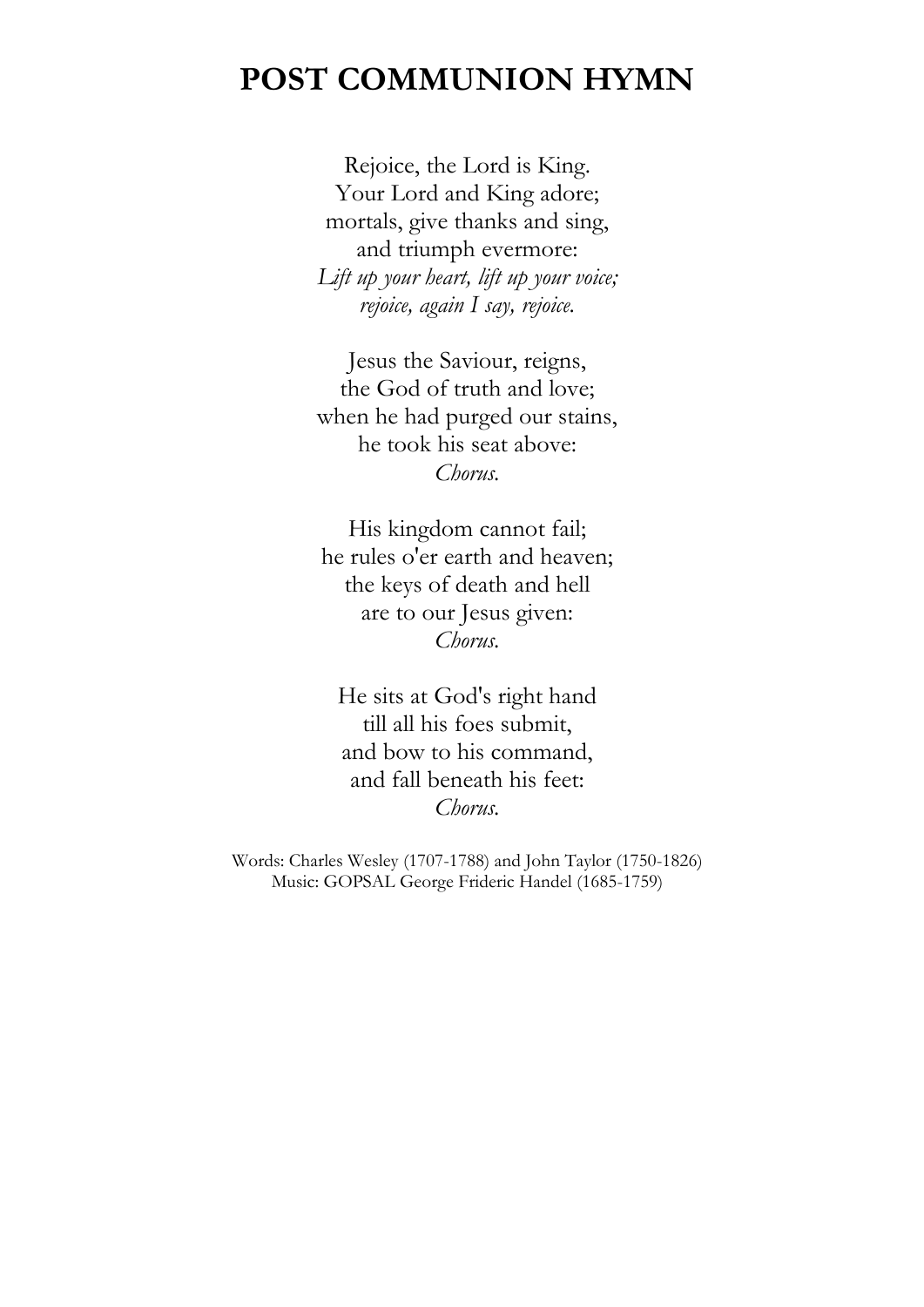| <b>SERVICES THIS WEEK</b>                           |                                          |                         |  |
|-----------------------------------------------------|------------------------------------------|-------------------------|--|
|                                                     | Holy Eucharist                           | Evensong                |  |
| Monday                                              | $9.30$ am                                | $5.15 \text{pm}$ (sung) |  |
| Tuesday                                             | 9.30am Yr Offeren<br>12.00 <sub>pm</sub> | $5.15 \text{pm}$ (sung) |  |
| Wednesday<br>Alban, Julius $\mathcal{C}^*$<br>Aarom | $9.30$ am                                | $5.15 \text{pm}$ (sung) |  |
| Thursday                                            | 10.00am Yr Offeren<br>11.00am            | $5.15 \text{pm}$ (sung) |  |
| Friday                                              | $9.30$ am                                | $5.15 \text{pm}$ (sung) |  |
| Saturday                                            | $9.30$ am                                | $5.15 \text{pm}$ (said) |  |

# **WEEKLY PRAYER INTENTIONS**

| Sunday:    | The Anglican Province in Myanmar (Burma)<br>The Parish of Abercynon: For the appointment of a Parish Priest                    |
|------------|--------------------------------------------------------------------------------------------------------------------------------|
| Monday:    | The Diocese of Dogura (Papua New Guinea)<br>The Parish of Aberdare: The Rev'd Robert Davies                                    |
| Tuesday:   | The Diocese of the Dominican Republic (XI, The Episcopal Church)<br>The Parish of Aberdare, St Fagans: The Rev'd Richard Green |
| Wednesday: | The Diocese of Doko (Nigeria)<br>The Director of Vocations: The Rev'd Dr Trystan Hughes                                        |
| Thursday:  | The Diocese of Dornakal (South India)<br>The Parish of Cwmbach: The Ven. Christopher Smith                                     |
| Friday:    | The Diocese of Dublin & Glendalough (Ireland)<br>The Parish of Hirwaun: The Rev'd Ceirion Rees                                 |
| Saturday:  | The Diocese of Duk (Upper Nile, South Sudan)<br>The Parish of Mountain Ash & Miskin: The Rev'd Michael Jones                   |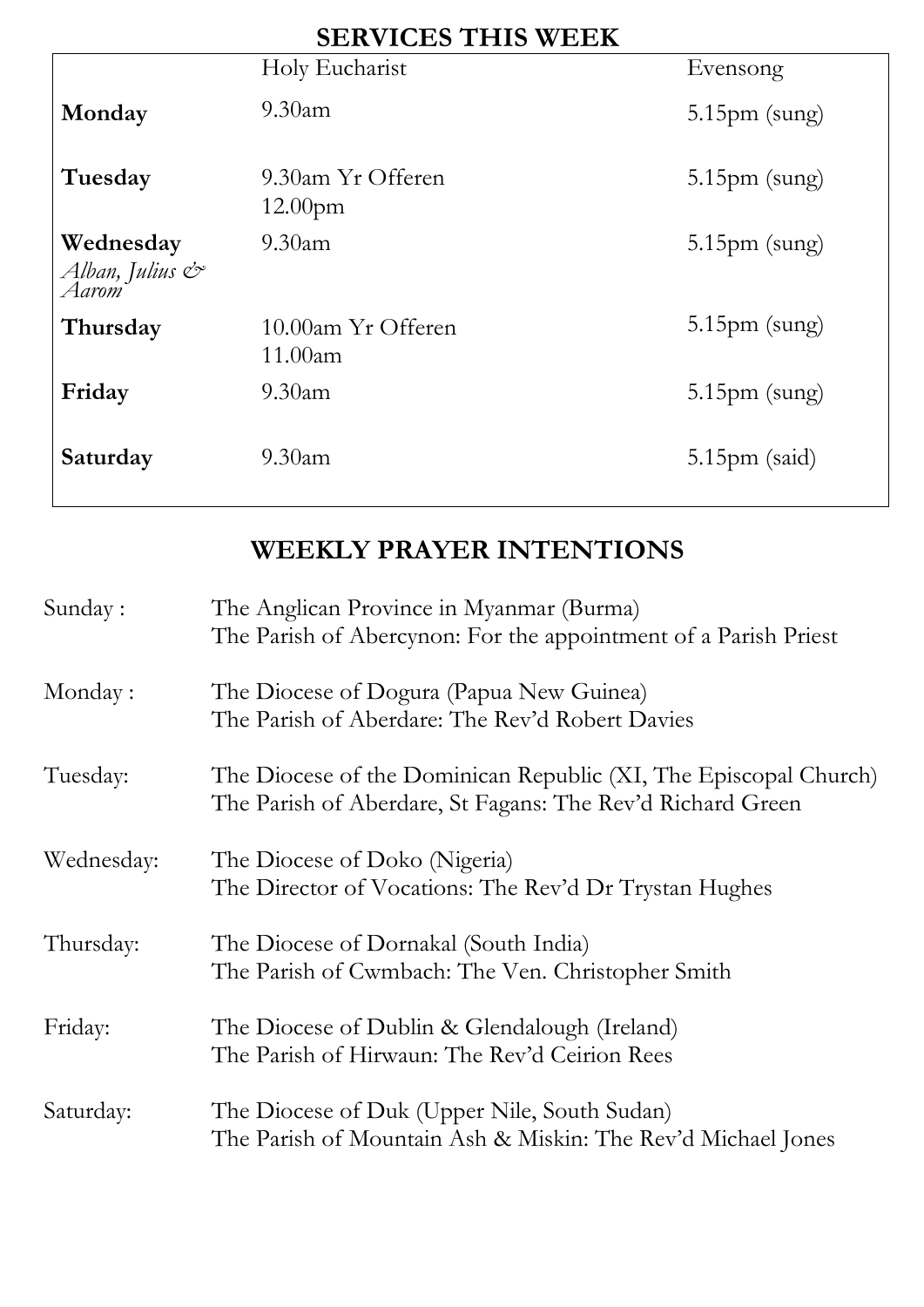#### **Those who have asked for prayer**

Dianne Beryl Stokes, Steffan Lewis, Stephen Williams, Jean Howells, Susan Evans, Archie Conway-Gardner, Canon Graham Francis, Rachael Bland, Margaret Beecher, Canon David Jones, Terry Jones

#### **The longterm sick and housebound, among them:**

Mary Wines, Natalie Doreen Evans, Morley Lewis, Audrey Lisk, Ruth Phelps, Sid Baldwin, Tania Shankland, John Brewster, Fred Mudge, Tom Bailey, Sue Gaunts, Dafydd Hughes, Pat Williams, Sheila Davies, Molly Jones

### **The departed**

| Rita Tyrell                                                |
|------------------------------------------------------------|
|                                                            |
| Elizabeth Beryl Ware, Pascal Conn-Favillier, Florrie Webb, |
| Victoria May Keohane                                       |
| Dennis Perry, Christopher David Owen,                      |
| Josephine Isabella Doreen Pryce                            |
| Stephen Howard Tarbet                                      |
| Adrian Bermingham                                          |
| Nesta Norman, Audrey Naomi Evans, John Stewart Evans       |
|                                                            |
| Vera Victoria Alexander Griffiths                          |
|                                                            |

*Please also pray for all those preparing for Holy Baptism, among them:*  Joseph Williams, Luca-Gabriel Smith and Lewis Edward Jenkins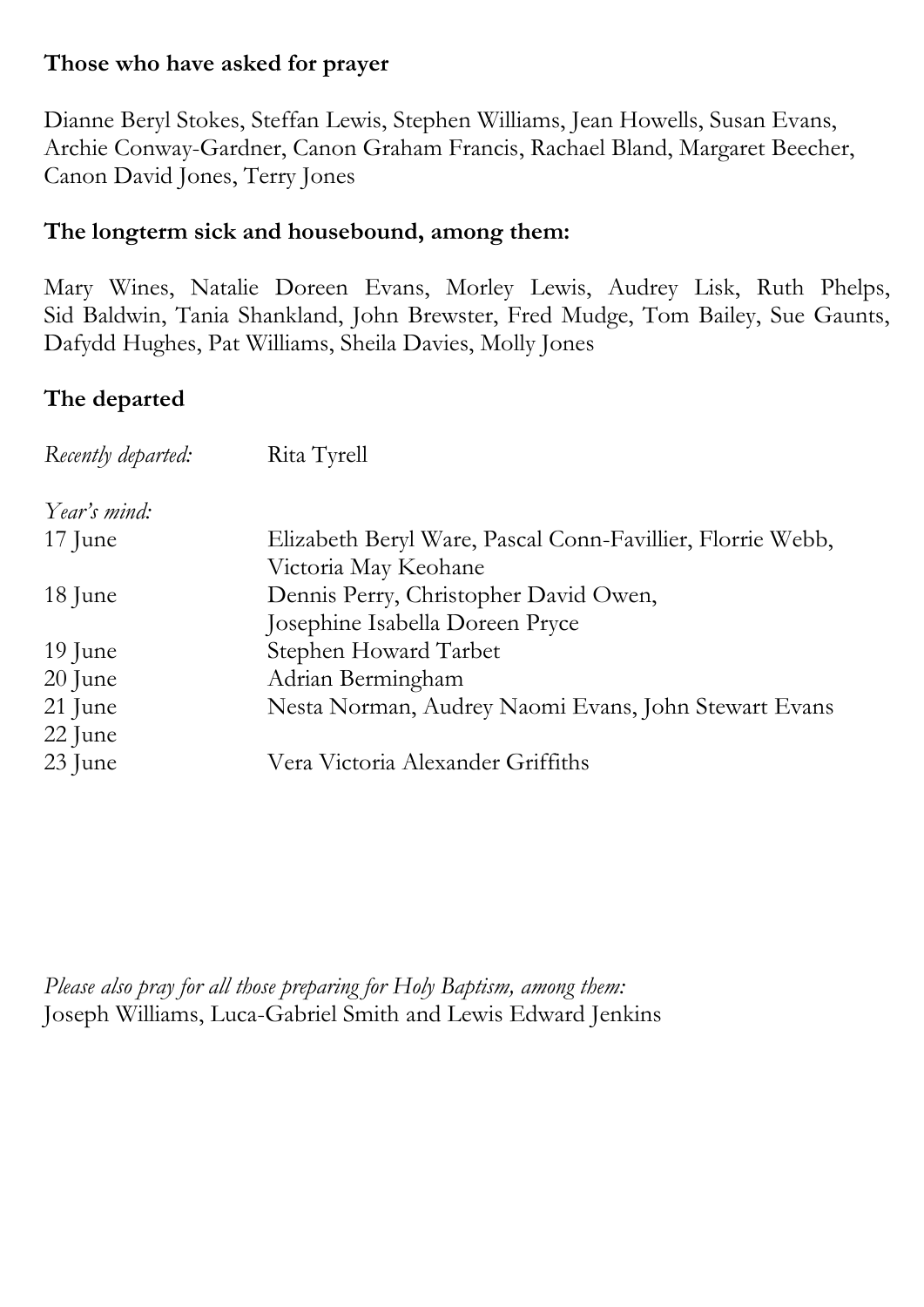### **NOTICES**

**New discussion group - Christian Faith; Belief and Practice** - In the coming months, Fr Edward will be facilitating a discussion group which will meet fortnightly to discuss aspects of Christian Faith, Belief and Practice. The group will discuss *"Christianity" Do we know what we believe?* and will welcome anyone and everyone who might be interested in learning more about what Christians believe, and how these beliefs has developed through the centuries. **Our first meeting will be on the 25th June at 7.30pm in Prebendal House.** If you might be interested or would like to know more, please phone Fr Edward on 029 2056 8842 or email [fredward@llandaffcathedral.org.uk](mailto:fredward@llandaffcathedral.org.uk)

**Llandaff Parish Branch Mothers' Union.** At our meeting tomorrow (18<sup>th</sup> June), we are delighted to welcome Canon Graham Holcombe as our speaker. On Monday 2<sup>nd</sup> July we have the AGM followed by tea and cakes. We have a stall at the Rainbow Fair on Friday 6<sup>th</sup> July, any wrapped items for the stall can be brought to the this meeting or to the meeting tomorrow. On Monday 9<sup>th</sup> July Llandaff Archdeaconry Eucharist will be held at the cathedral at 11am. Coffee will be served in Prebendal House from 10am.

A trip to the Llandaff MU Diocesan caravan at Porthcawl is being arranged for Thursday 12<sup>th</sup> July. Names are being collected, please contact Elizabeth Evans or Enid Evans for more information. New members and visitors are always welcome to attend our meeting in the Parish Hall at 2.15 pm. Thank you in anticipation, Enid Evans.

**Rainbow Fair: Friday 6th July 2018 -** Plans for our annual Patronal Festival summer fair are nearly complete. All the usual fun activities such as the coconut shy, donkey rides, face painting, country dancing and a whole host of stalls and games will be there. Many thanks to everyone who has offered to run a stall or an activity. It is not too late if anyone is still considering taking part. Please speak to any member of the Social Committee or contact Judith Thompson on 029 2055 1836. So put the date in your diary and come along and join the fun on the Cathedral Green between 6 and 8pm.

### **FRIENDS FESTIVAL DINNER - SATURDAY 7th JULY at CARDIFF METROPOLITAN UNIVERSITY, WESTERN AVENUE. 6.30pm TICKETS NOW AVAILABLE.**

### **You are most welcome to join the Friends for their festival dinner and the guest speaker will be Canon Graham Holcombe.**

Glass of wine/soft drink on arrival

Menu - Trio of melon and Parma ham

Fillet of salmon with chilli glaze or vegetable torte with a tomato and basil coulis

Seasonable vegetables and potatoes

Chocolate truffle torte and cream

Coffee/tea

Parking is available on site at 50p

Tickets - £29 each,from Linda Quinn on Sundays or, 74 Pencisely Road, Cardiff CF5 1DH (SAE please) cheques payable to The Friends of Llandaff Cathedral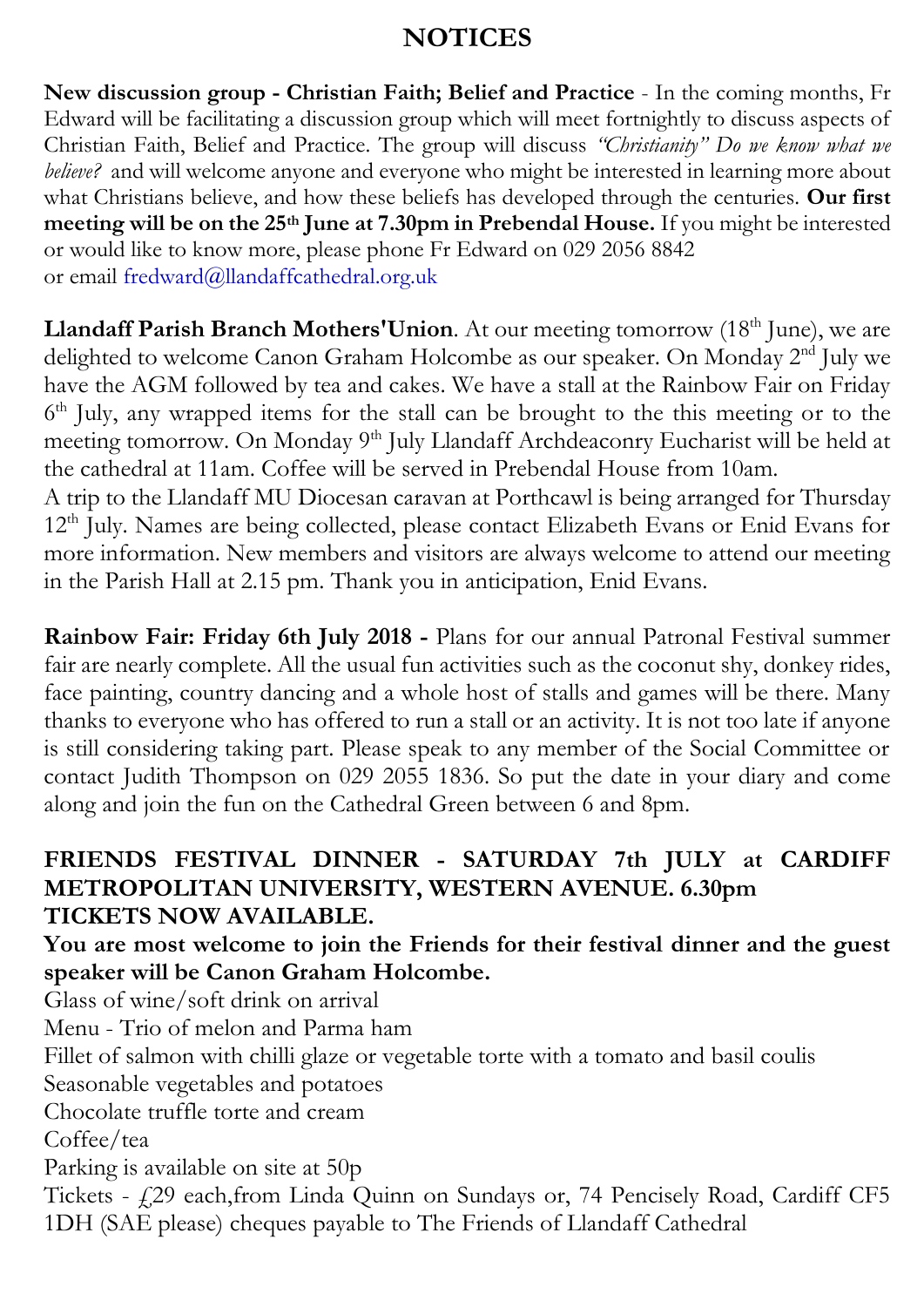### **Next Sunday: 24th June 2018**

### **The NATIVITY of JOHN THE BAPTIST**

| $7.30$ am           | Said Matins                  |
|---------------------|------------------------------|
| $8.00$ am           | Holy Eucharist               |
| 9.00am              | Parish Eucharist             |
| 11.00am             | Choral Eucharist             |
| 12.30 <sub>pm</sub> | Holy Eucharist (Lady Chapel) |
| 3.30 <sub>pm</sub>  | Choral Evensong              |

# **DURING THE WEEK**

Tuesday 19<sup>th</sup> June 9.30am Linen & Vestment

#### **Weekly Notes**

Notices for the Weekly Notes to be received no later than 9.30am each Thursday. Please contact the Cathedral Office on 029 2056 4554 or office@llandaffcathedral.org.uk

> A printable version of the Weekly Notes is now on the website at **[www.llandaffcathedral.org.uk](http://www.llandaffcathedral.org.uk/)**